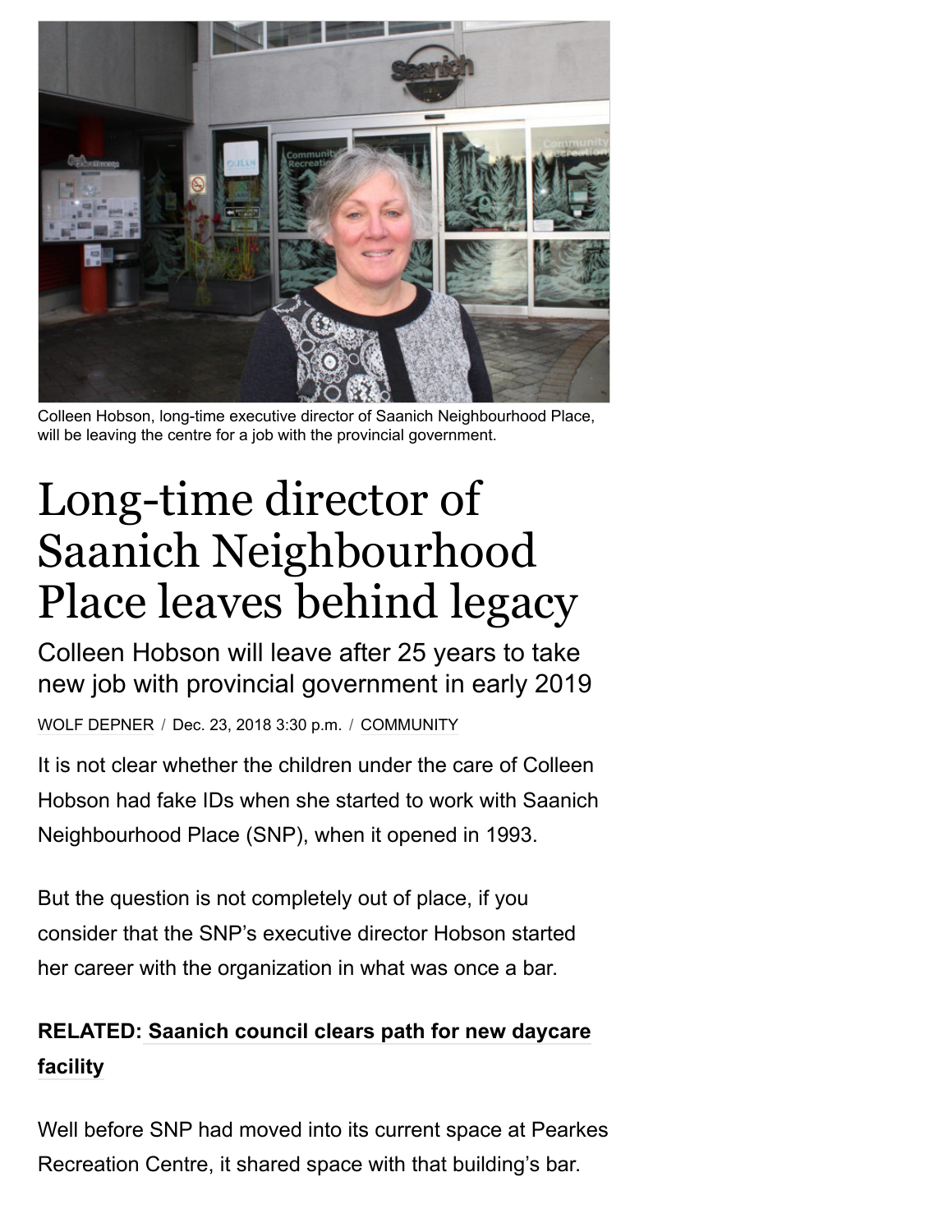"When I started in the morning, I would have to wipe the tables off [and] get the beer stains off the tables," says Hobson, in recalling her early days.

Much has changed since. The place where locals used to swill beer while watching hockey games has turned into a fitness centre, and SNP now occupies its own space in Pearkes, having served countless parents and children through parenting classes, cooking classes, drop in support sessions, prenatal discussion groups, postpartum groups, drop in playgroups and kinder-gym among others.

Next year, SNP will open 49 additional daycare spaces in a brand new building right next to its current space to solidify its status as one of the most widely used resources of its kind in the region.

## **[RELATED: Saanich forks out \\$253,000 for non-profit](https://www.saanichnews.com/news/saanich-denies-loan-to-daycare-provider/) daycare**

Hobson, who has seen and substantially shaped these developments over a quarter-century in various roles, is moving on though to take a position with the Ministry of Children and Family Development as director of operations for Early Years and Children and Youth with Special Needs.

Hobson said she never thought about leaving SNP, nor was she looking for another job. But it was difficult to pass up this once-in-a-lifetime opportunity with the ministry, which starts on Jan. 2.

Over the years, Hobson has been able to develop deep and lasting relationships with SNP users, as well as staff and others.